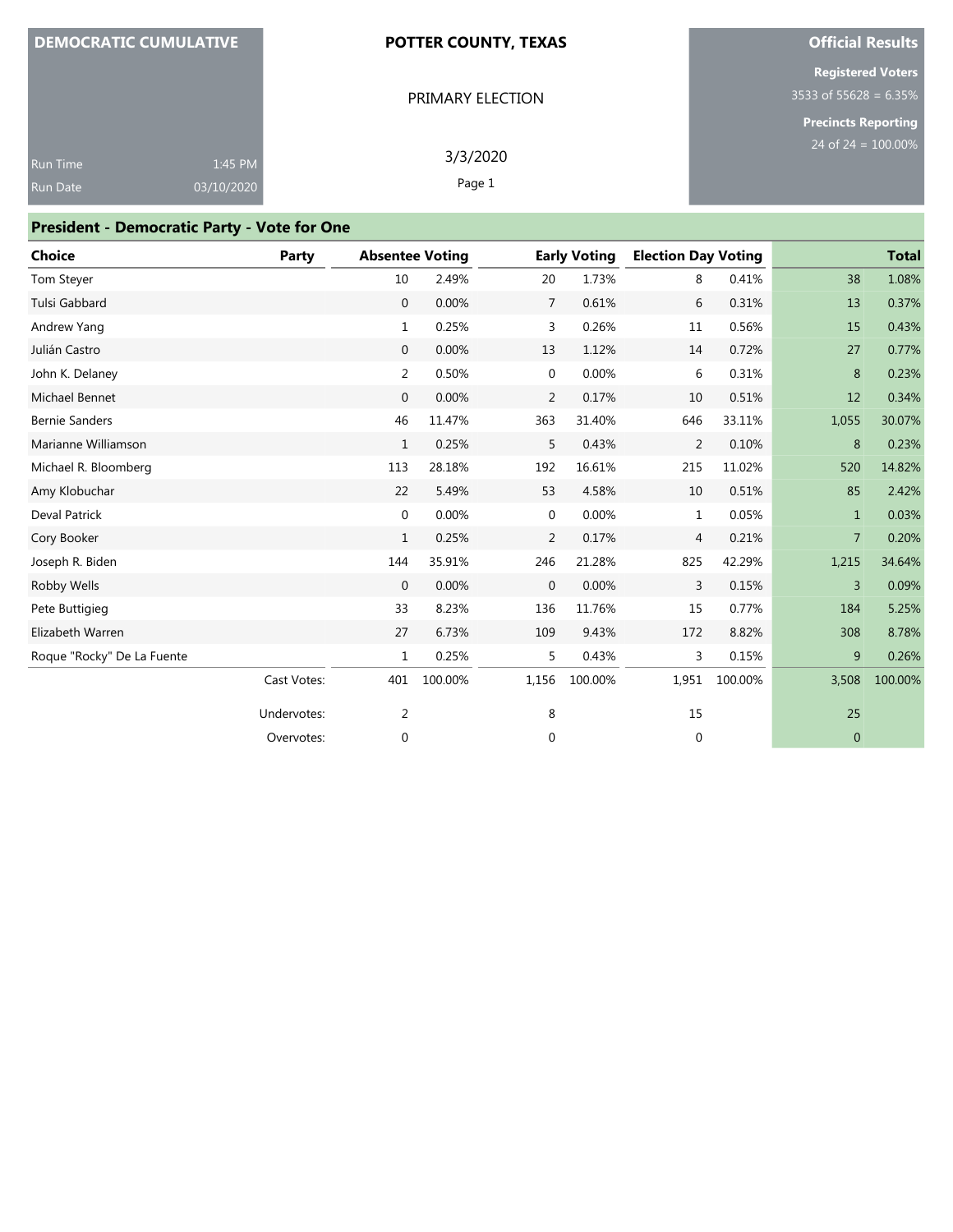## **DEMOCRATIC CUMULATIVE**

#### **POTTER COUNTY, TEXAS**

PRIMARY ELECTION

## **Official Results**

**Registered Voters** 3533 of 55628 = 6.35%

**Precincts Reporting** 100.00%

|                 |          |          | <b>Precincts Re</b>             |
|-----------------|----------|----------|---------------------------------|
|                 |          | 3/3/2020 | $24$ of $24 =$                  |
|                 |          |          |                                 |
| <b>Run Date</b> |          |          |                                 |
|                 | Run Time |          | 1:45 PM<br>Page 2<br>03/10/2020 |

#### **United States Senator - Democratic Party - Vote for One**

| <b>Choice</b>             | Party       | <b>Absentee Voting</b> |         |              | <b>Early Voting</b> | <b>Election Day Voting</b> |         |              | <b>Total</b> |
|---------------------------|-------------|------------------------|---------|--------------|---------------------|----------------------------|---------|--------------|--------------|
| Annie "Mamá" Garcia       |             | 40                     | 10.84%  | 127          | 12.51%              | 338                        | 20.74%  | 505          | 16.76%       |
| Royce West                |             | 57                     | 15.45%  | 79           | 7.78%               | 87                         | 5.34%   | 223          | 7.40%        |
| Mary "MJ" Hegar           |             | 67                     | 18.16%  | 171          | 16.85%              | 185                        | 11.35%  | 423          | 14.03%       |
| Sema Hernandez            |             | 21                     | 5.69%   | 93           | 9.16%               | 158                        | 9.69%   | 272          | 9.02%        |
| Amanda K. Edwards         |             | 39                     | 10.57%  | 111          | 10.94%              | 196                        | 12.02%  | 346          | 11.48%       |
| Jack Daniel Foster Jr.    |             | 12                     | 3.25%   | 43           | 4.24%               | 48                         | 2.94%   | 103          | 3.42%        |
| Victor Hugo Harris        |             | 11                     | 2.98%   | 42           | 4.14%               | 85                         | 5.21%   | 138          | 4.58%        |
| Chris Bell                |             | 76                     | 20.60%  | 183          | 18.03%              | 257                        | 15.77%  | 516          | 17.12%       |
| Adrian Ocegueda           |             | $\overline{4}$         | 1.08%   | 19           | 1.87%               | 33                         | 2.02%   | 56           | 1.86%        |
| Cristina Tzintzun Ramirez |             | 18                     | 4.88%   | 113          | 11.13%              | 164                        | 10.06%  | 295          | 9.79%        |
| D. R. Hunter              |             | 7                      | 1.90%   | 5            | 0.49%               | 15                         | 0.92%   | 27           | 0.90%        |
| Michael Cooper            |             | 17                     | 4.61%   | 29           | 2.86%               | 64                         | 3.93%   | 110          | 3.65%        |
|                           | Cast Votes: | 369                    | 100.00% | 1,015        | 100.00%             | 1,630                      | 100.00% | 3,014        | 100.00%      |
|                           | Undervotes: | 34                     |         | 149          |                     | 336                        |         | 519          |              |
|                           | Overvotes:  | $\mathbf{0}$           |         | $\mathbf{0}$ |                     | $\mathbf{0}$               |         | $\mathbf{0}$ |              |

## **United States Representative, District 13 - Democratic Party - Vote for One**

| <b>Choice</b>       | Party       |              | <b>Absentee Voting</b> |             | <b>Early Voting</b> | <b>Election Day Voting</b> |         | <b>Total</b> |         |
|---------------------|-------------|--------------|------------------------|-------------|---------------------|----------------------------|---------|--------------|---------|
| Greg Sagan          |             | 144          | 38.71%                 | 337         | 33.33%              | 492                        | 29.91%  | 973          | 32.13%  |
| Gus Trujillo        |             | 116          | 31.18%                 | 474         | 46.88%              | 827                        | 50.27%  | 1,417        | 46.80%  |
| Timothy W. Gassaway |             | 112          | 30.11%                 | 200         | 19.78%              | 326                        | 19.82%  | 638          | 21.07%  |
|                     | Cast Votes: | 372          | 100.00%                | 1.011       | 100.00%             | 1.645                      | 100.00% | 3,028        | 100.00% |
|                     | Undervotes: | 31           |                        | 153         |                     | 321                        |         | 505          |         |
|                     | Overvotes:  | $\mathbf{0}$ |                        | $\mathbf 0$ |                     | 0                          |         | $\mathbf{0}$ |         |

#### **Railroad Commissioner - Democratic Party - Vote for One**

| <b>Choice</b>            | Party       |          | <b>Absentee Voting</b> |             | <b>Early Voting</b> |             | <b>Election Day Voting</b> |              | <b>Total</b> |
|--------------------------|-------------|----------|------------------------|-------------|---------------------|-------------|----------------------------|--------------|--------------|
| Mark Watson              |             | 74       | 21.02%                 | 166         | 17.08%              | 283         | 17.92%                     | 523          | 18.02%       |
| Kelly Stone              |             | 78       | 22.16%                 | 201         | 20.68%              | 330         | 20.90%                     | 609          | 20.98%       |
| Chrysta Castañeda        |             | 109      | 30.97%                 | 342         | 35.19%              | 466         | 29.51%                     | 917          | 31.59%       |
| Roberto R. "Beto" Alonzo |             | 91       | 25.85%                 | 263         | 27.06%              | 500         | 31.67%                     | 854          | 29.42%       |
|                          | Cast Votes: | 352      | 100.00%                | 972         | 100.00%             | 1,579       | 100.00%                    | 2,903        | 100.00%      |
|                          | Undervotes: | 51       |                        | 192         |                     | 387         |                            | 630          |              |
|                          | Overvotes:  | $\Omega$ |                        | $\mathbf 0$ |                     | $\mathbf 0$ |                            | $\mathbf{0}$ |              |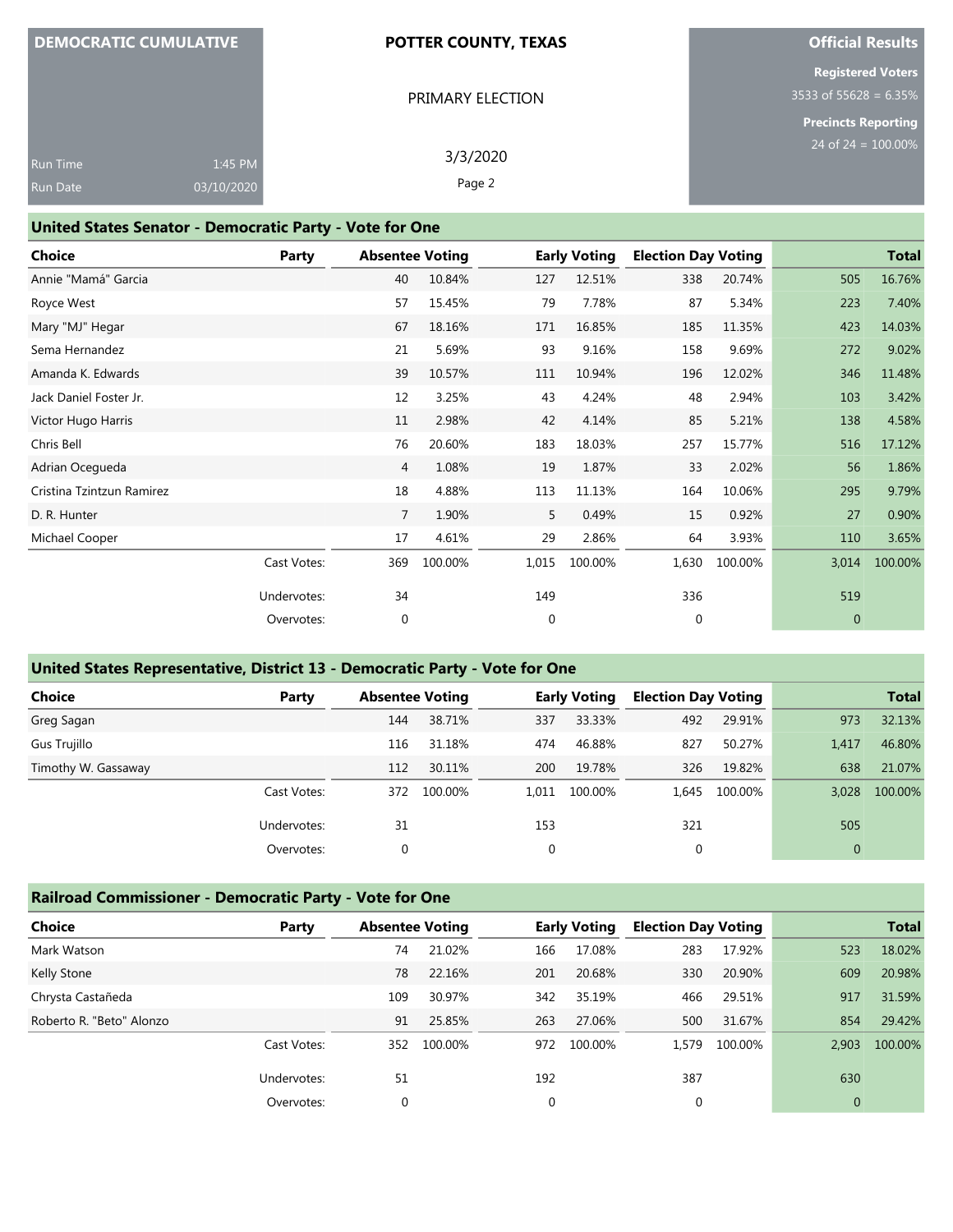| <b>DEMOCRATIC CUMULATIVE</b>  | <b>POTTER COUNTY, TEXAS</b> | <b>Official Results</b>    |
|-------------------------------|-----------------------------|----------------------------|
|                               |                             | <b>Registered Voters</b>   |
|                               | PRIMARY ELECTION            | 3533 of 55628 = 6.35%      |
|                               |                             | <b>Precincts Reporting</b> |
| 1:45 PM<br><b>Run Time</b>    | 3/3/2020                    | 24 of $24 = 100.00\%$      |
| 03/10/2020<br><b>Run Date</b> | Page 3                      |                            |

## **Chief Justice, Supreme Court - Democratic Party - Vote for One**

| <b>Choice</b>     | Party       | <b>Absentee Voting</b> |         | <b>Early Voting</b> |         | <b>Election Day Voting</b> |         |              | <b>Total</b> |
|-------------------|-------------|------------------------|---------|---------------------|---------|----------------------------|---------|--------------|--------------|
| Jerry Zimmerer    |             | 97                     | 27.32%  | 222                 | 22.58%  | 334                        | 20.98%  | 653          | 22.29%       |
| Amy Clark Meachum |             | 258                    | 72.68%  | 761                 | 77.42%  | 1,258                      | 79.02%  | 2.277        | 77.71%       |
|                   | Cast Votes: | 355                    | 100.00% | 983                 | 100.00% | 1,592                      | 100.00% | 2.930        | 100.00%      |
|                   | Undervotes: | 48                     |         | 181                 |         | 374                        |         | 603          |              |
|                   | Overvotes:  |                        |         |                     |         | 0                          |         | $\mathbf{0}$ |              |

#### **Justice, Supreme Court, Place 6, Unexpired Term - Democratic Party - Vote for One**

| <b>Choice</b> | Party       |     | <b>Absentee Voting</b> |     | <b>Early Voting</b> |       | <b>Election Day Voting</b> |              | <b>Total</b> |
|---------------|-------------|-----|------------------------|-----|---------------------|-------|----------------------------|--------------|--------------|
| Kathy Cheng   |             | 225 | 63.92%                 | 775 | 79.81%              | 1.279 | 80.95%                     | 2,279        | 78.50%       |
| Larry Praeger |             | 127 | 36.08%                 | 196 | 20.19%              | 301   | 19.05%                     | 624          | 21.50%       |
|               | Cast Votes: | 352 | 100.00%                | 971 | 100.00%             | 1.580 | 100.00%                    | 2.903        | 100.00%      |
|               | Undervotes: | 51  |                        | 193 |                     | 386   |                            | 630          |              |
|               | Overvotes:  | 0   |                        |     |                     | 0     |                            | $\mathbf{0}$ |              |

## **Justice, Supreme Court, Place 7 - Democratic Party - Vote for One**

| <b>Choice</b>      | Party       |     | <b>Absentee Voting</b> |     | <b>Early Voting</b> |       | <b>Election Day Voting</b> |              | <b>Total</b> |
|--------------------|-------------|-----|------------------------|-----|---------------------|-------|----------------------------|--------------|--------------|
| Staci Williams     |             | 233 | 66.76%                 | 633 | 65.12%              | 973   | 62.45%                     | 1,839        | 63.88%       |
| <b>Brandy Voss</b> |             | 116 | 33.24%                 | 339 | 34.88%              | 585   | 37.55%                     | 1.040        | 36.12%       |
|                    | Cast Votes: | 349 | 100.00%                | 972 | 100.00%             | 1,558 | 100.00%                    | 2.879        | 100.00%      |
|                    | Undervotes: | 54  |                        | 192 |                     | 408   |                            | 654          |              |
|                    | Overvotes:  |     |                        | 0   |                     | 0     |                            | $\mathbf{0}$ |              |

|                  | Justice, Supreme Court, Place 8 - Democratic Party - Vote for One |                        |         |     |                     |                            |         |              |              |  |  |  |
|------------------|-------------------------------------------------------------------|------------------------|---------|-----|---------------------|----------------------------|---------|--------------|--------------|--|--|--|
| <b>Choice</b>    | Party                                                             | <b>Absentee Voting</b> |         |     | <b>Early Voting</b> | <b>Election Day Voting</b> |         |              | <b>Total</b> |  |  |  |
| Peter Kelly      |                                                                   | 145                    | 41.31%  | 285 | 29.47%              | 448                        | 28.87%  | 878          | 30.59%       |  |  |  |
| Gisela D. Triana |                                                                   | 206                    | 58.69%  | 682 | 70.53%              | 1.104                      | 71.13%  | 1.992        | 69.41%       |  |  |  |
|                  | Cast Votes:                                                       | 351                    | 100.00% | 967 | 100.00%             | 1.552                      | 100.00% | 2.870        | 100.00%      |  |  |  |
|                  | Undervotes:                                                       | 52                     |         | 197 |                     | 414                        |         | 663          |              |  |  |  |
|                  | Overvotes:                                                        | 0                      |         |     |                     |                            |         | $\mathbf{0}$ |              |  |  |  |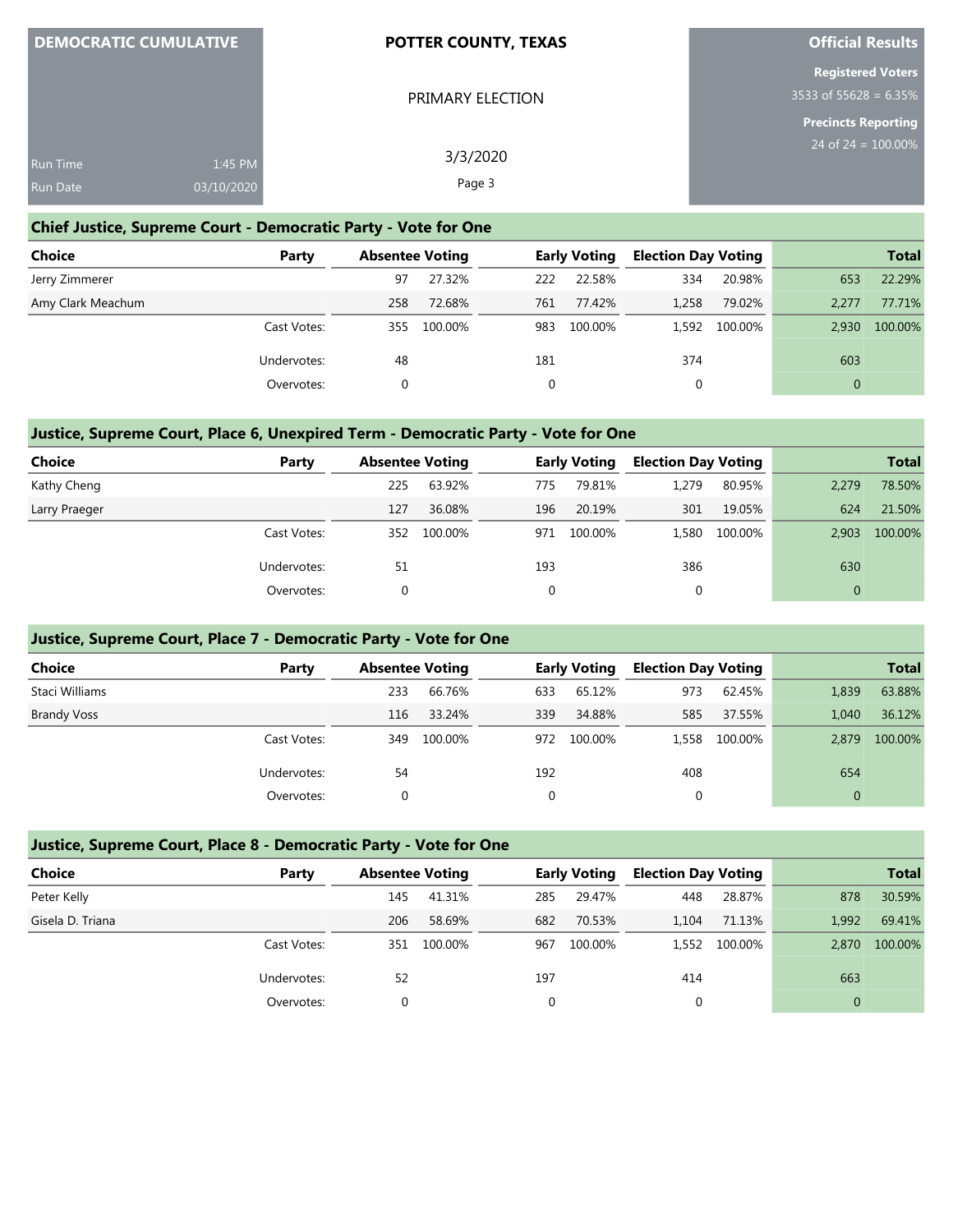|                 | <b>DEMOCRATIC CUMULATIVE</b> | <b>POTTER COUNTY, TEXAS</b> | <b>Official Results</b>    |
|-----------------|------------------------------|-----------------------------|----------------------------|
|                 |                              |                             | <b>Registered Voters</b>   |
|                 |                              | PRIMARY ELECTION            | 3533 of 55628 = $6.35\%$   |
|                 |                              |                             | <b>Precincts Reporting</b> |
| <b>Run Time</b> | 1:45 PM                      | 3/3/2020                    | 24 of 24 = $100.00\%$      |
| Run Date        | 03/10/2020                   | Page 4                      |                            |

#### **Judge, Court of Criminal Appeals, Place 3 - Democratic Party - Vote for One**

| <b>Choice</b>           | Party       | <b>Absentee Voting</b> |         |     | <b>Early Voting</b> | <b>Election Day Voting</b> |         |              | <b>Total</b> |
|-------------------------|-------------|------------------------|---------|-----|---------------------|----------------------------|---------|--------------|--------------|
| William Pieratt Demond  |             | 36                     | 10.17%  | 108 | 11.15%              | 170                        | 10.87%  | 314          | 10.88%       |
| Dan Wood                |             | 96                     | 27.12%  | 184 | 18.99%              | 310                        | 19.82%  | 590          | 20.44%       |
| Elizabeth Davis Frizell |             | 222                    | 62.71%  | 677 | 69.87%              | 1.084                      | 69.31%  | 1,983        | 68.69%       |
|                         | Cast Votes: | 354                    | 100.00% | 969 | 100.00%             | 1.564                      | 100.00% | 2.887        | 100.00%      |
|                         | Undervotes: | 49                     |         | 195 |                     | 402                        |         | 646          |              |
|                         | Overvotes:  | 0                      |         | 0   |                     | 0                          |         | $\mathbf{0}$ |              |

#### **Judge, Court of Criminal Appeals, Place 4 - Democratic Party - Vote for One**

| Choice        | Party       | <b>Absentee Voting</b> |         |     | <b>Early Voting</b> | <b>Election Day Voting</b> |         |              | <b>Total</b> |
|---------------|-------------|------------------------|---------|-----|---------------------|----------------------------|---------|--------------|--------------|
| Tina Clinton  |             | 236                    | 67.82%  | 742 | 77.70%              | 1,206                      | 78.11%  | 2,184        | 76.71%       |
| Steven Miears |             | 112                    | 32.18%  | 213 | 22.30%              | 338                        | 21.89%  | 663          | 23.29%       |
|               | Cast Votes: | 348                    | 100.00% | 955 | 100.00%             | 1.544                      | 100.00% | 2.847        | 100.00%      |
|               | Undervotes: | 55                     |         | 209 |                     | 422                        |         | 686          |              |
|               | Overvotes:  | 0                      |         |     |                     | 0                          |         | $\mathbf{0}$ |              |

#### **Judge, Court of Criminal Appeals, Place 9 - Democratic Party - Vote for One**

| <b>Choice</b>      | Party       | <b>Absentee Voting</b> |         |          | <b>Early Voting</b> | <b>Election Day Voting</b> |               |          | <b>Total</b> |
|--------------------|-------------|------------------------|---------|----------|---------------------|----------------------------|---------------|----------|--------------|
| Brandon Birmingham |             | 326                    | 100.00% | 845      | 100.00%             |                            | 1,373 100.00% | 2.544    | 100.00%      |
|                    | Cast Votes: | 326                    | 100.00% | 845      | 100.00%             | 1.373                      | 100.00%       | 2.544    | 100.00%      |
|                    | Undervotes: | 77                     |         | 319      |                     | 593                        |               | 989      |              |
|                    | Overvotes:  |                        |         | $\Omega$ |                     | 0                          |               | $\Omega$ |              |

#### **Member, State Board of Education, District 15 - Democratic Party - Vote for One**

| <b>Choice</b>   | Party       | <b>Absentee Voting</b> |         | <b>Early Voting</b> |         | <b>Election Day Voting</b> |         |              | <b>Total</b> |
|-----------------|-------------|------------------------|---------|---------------------|---------|----------------------------|---------|--------------|--------------|
| John Betancourt |             | 337                    | 100.00% | 893                 | 100.00% | 1.444                      | 100.00% | 2.674        | 100.00%      |
|                 | Cast Votes: | 337                    | 100.00% | 893                 | 100.00% | 1.444                      | 100.00% | 2.674        | 100.00%      |
|                 | Undervotes: | 66                     |         | 271                 |         | 522                        |         | 859          |              |
|                 | Overvotes:  |                        |         | $\Omega$            |         | 0                          |         | $\mathbf{0}$ |              |

#### **County Attorney - Democratic Party - Vote for One**

| Choice             | Party       | <b>Absentee Voting</b> |         | <b>Early Voting</b> |         | <b>Election Day Voting</b> |               |       | <b>Total</b> |
|--------------------|-------------|------------------------|---------|---------------------|---------|----------------------------|---------------|-------|--------------|
| Ryan Patrick Brown |             | 322                    | 100.00% | 875                 | 100.00% |                            | 1,416 100.00% | 2,613 | 100.00%      |
|                    | Cast Votes: | 322                    | 100.00% | 875                 | 100.00% |                            | 1,416 100.00% | 2,613 | 100.00%      |
|                    | Undervotes: | 81                     |         | 289                 |         | 550                        |               | 920   |              |
|                    | Overvotes:  |                        |         |                     |         |                            |               |       |              |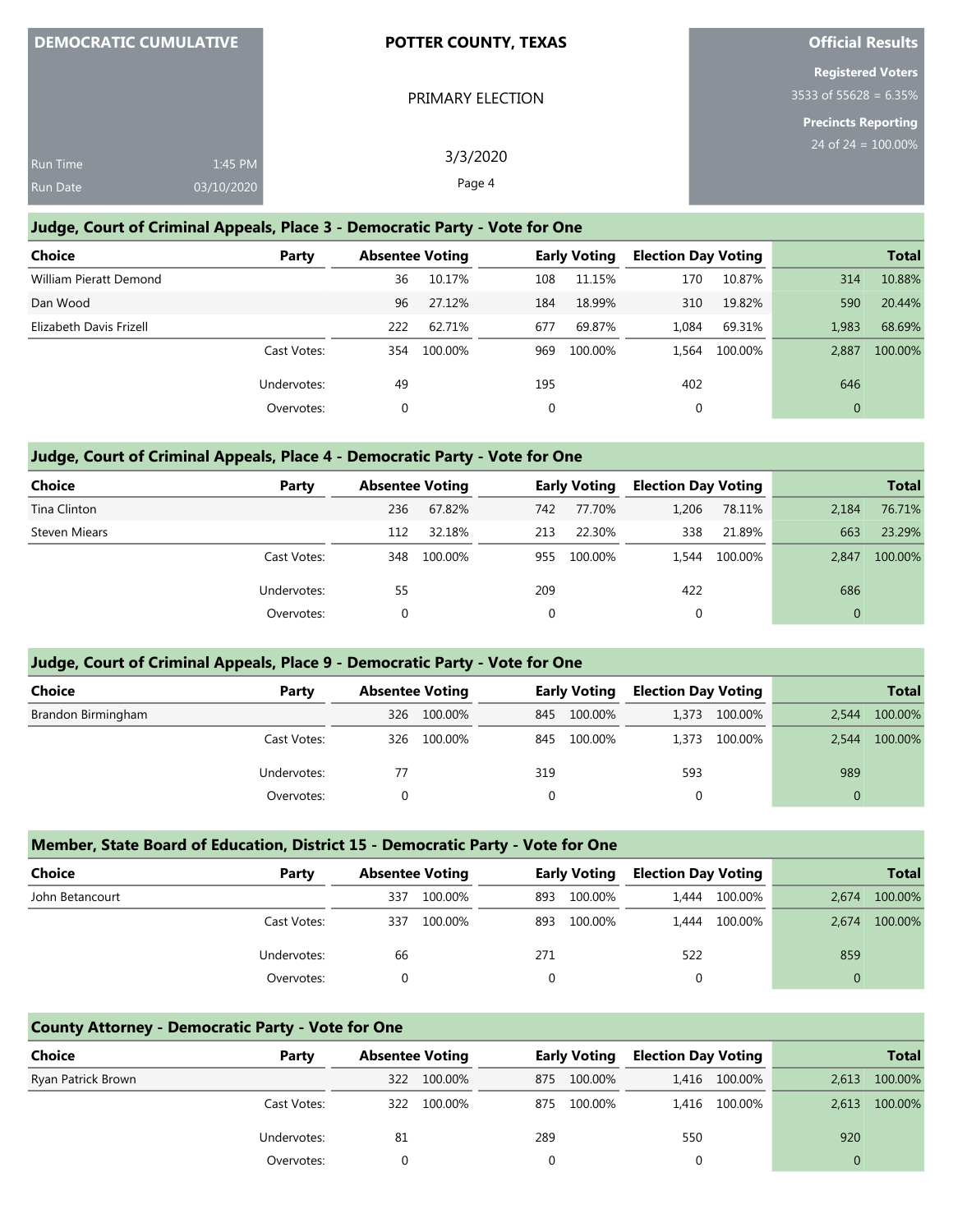| <b>DEMOCRATIC CUMULATIVE</b> |
|------------------------------|
|------------------------------|

#### **POTTER COUNTY, TEXAS**

PRIMARY ELECTION

#### **Official Results**

**Registered Voters** 3533 of 55628 = 6.35%

**Precincts Reporting**

| Run Time | 1:45 PM    | 3/3/2020 |
|----------|------------|----------|
|          |            |          |
| Run Date | 03/10/2020 | Page 5   |

## **Constable, Precinct No. 2 - Democratic Party - Vote for One**

| Choice          | Party       | <b>Absentee Voting</b> |         | <b>Early Voting</b> |         | <b>Election Day Voting</b> |         |          | <b>Total</b> |
|-----------------|-------------|------------------------|---------|---------------------|---------|----------------------------|---------|----------|--------------|
| Georgia Estrada |             | 31                     | 100.00% | 168                 | 100.00% | 230                        | 100.00% | 429      | 100.00%      |
|                 | Cast Votes: | 31                     | 100.00% | 168                 | 100.00% | 230                        | 100.00% | 429      | 100.00%      |
|                 | Undervotes: | 11                     |         | 36                  |         | 69                         |         | 116      |              |
|                 | Overvotes:  |                        |         |                     |         | 0                          |         | $\Omega$ |              |

#### **Constable, Precinct No. 4 - Democratic Party - Vote for One**

| Choice                | Party       | <b>Absentee Voting</b> |         | <b>Early Voting</b> |         | <b>Election Day Voting</b> |             |          | <b>Total</b> |
|-----------------------|-------------|------------------------|---------|---------------------|---------|----------------------------|-------------|----------|--------------|
| Idella Thomas-Jackson |             | 110                    | 100.00% | 175.                | 100.00% | 321                        | 100.00%     | 606      | 100.00%      |
|                       | Cast Votes: | 110                    | 100.00% | 175                 | 100.00% |                            | 321 100.00% | 606      | 100.00%      |
|                       | Undervotes: | 15                     |         | 30                  |         | 85                         |             | 130      |              |
|                       | Overvotes:  |                        |         |                     |         |                            |             | $\Omega$ |              |

#### **County Chairman - Democratic Party - Vote for One**

| <b>Choice</b> | Party       | <b>Absentee Voting</b> |         |     | <b>Early Voting</b> | <b>Election Day Voting</b> |               |              | <b>Total</b> |
|---------------|-------------|------------------------|---------|-----|---------------------|----------------------------|---------------|--------------|--------------|
| Steve Land    |             | 323                    | 100.00% | 852 | 100.00%             |                            | 1,382 100.00% | 2,557        | 100.00%      |
|               | Cast Votes: | 323                    | 100.00% | 852 | 100.00%             |                            | 1,382 100.00% | 2,557        | 100.00%      |
|               | Undervotes: | 80                     |         | 312 |                     | 584                        |               | 976          |              |
|               | Overvotes:  |                        |         | 0   |                     | 0                          |               | $\mathbf{0}$ |              |

#### **Proposition 1 - Democratic Party - Yes or No**

| <b>Choice</b> | Party       | <b>Absentee Voting</b> |         |             | <b>Early Voting</b> | <b>Election Day Voting</b> |         |          | <b>Total</b> |
|---------------|-------------|------------------------|---------|-------------|---------------------|----------------------------|---------|----------|--------------|
| Yes           |             | 371                    | 95.62%  | 1,059       | 94.98%              | 1,808                      | 95.81%  | 3,238    | 95.52%       |
| No            |             | 17                     | 4.38%   | 56          | 5.02%               | 79                         | 4.19%   | 152      | 4.48%        |
|               | Cast Votes: | 388                    | 100.00% | 1,115       | 100.00%             | 1,887                      | 100.00% | 3,390    | 100.00%      |
|               | Undervotes: | 15                     |         | 49          |                     | 79                         |         | 143      |              |
|               | Overvotes:  |                        |         | $\mathbf 0$ |                     |                            |         | $\Omega$ |              |

#### **Proposition 2 - Democratic Party - Yes or No**

| Choice    | Party       | <b>Absentee Voting</b> |         |       | <b>Early Voting</b> | <b>Election Day Voting</b> |               |                | <b>Total</b>  |
|-----------|-------------|------------------------|---------|-------|---------------------|----------------------------|---------------|----------------|---------------|
| Yes       |             | 375                    | 96.15%  | 1,061 | 94.73%              | 1,802                      | 95.55%        | 3,238          | 95.35%        |
| <b>No</b> |             | 15                     | 3.85%   | 59    | 5.27%               | 84                         | 4.45%         | 158            | 4.65%         |
|           | Cast Votes: | 390                    | 100.00% | 1.120 | 100.00%             |                            | 1,886 100.00% |                | 3,396 100.00% |
|           | Undervotes: | 13                     |         | 44    |                     | 80                         |               | 137            |               |
|           | Overvotes:  |                        |         |       |                     |                            |               | $\overline{0}$ |               |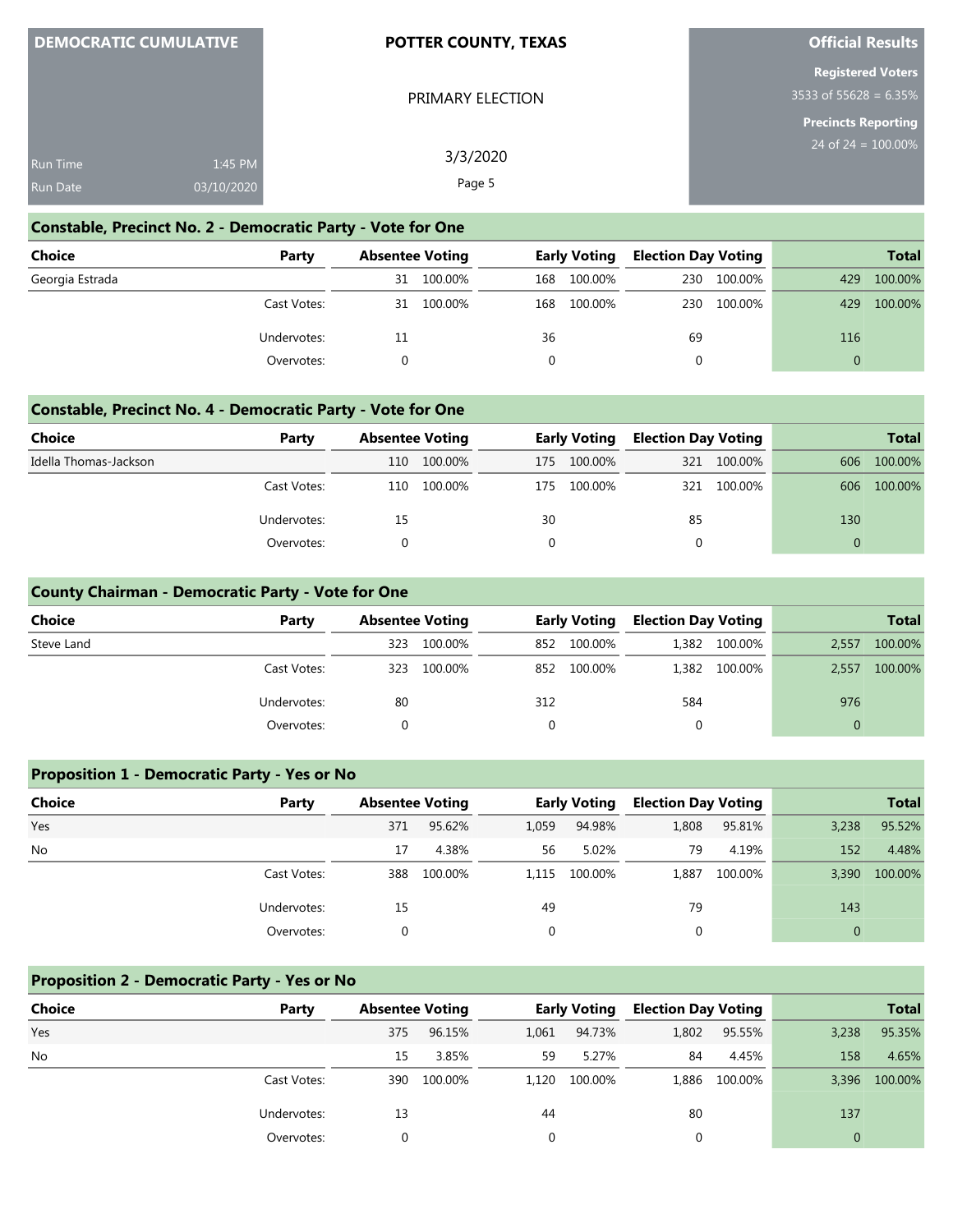| <b>DEMOCRATIC CUMULATIVE</b>       |                       | POTTER COUNTY, TEXAS | <b>Official Results</b>                             |
|------------------------------------|-----------------------|----------------------|-----------------------------------------------------|
|                                    |                       | PRIMARY ELECTION     | <b>Registered Voters</b><br>$3533$ of 55628 = 6.35% |
| <b>Run Time</b><br><b>Run Date</b> | 1:45 PM<br>03/10/2020 | 3/3/2020<br>Page 6   | <b>Precincts Reporting</b><br>24 of $24 = 100.00\%$ |

**Official Results**

## **Proposition 3 - Democratic Party - Yes or No**

**DEMOCRATIC CUMULATIVE**

| <b>Choice</b> | Party       | <b>Absentee Voting</b> |         |       | <b>Early Voting</b> | <b>Election Day Voting</b> |         |          | <b>Total</b> |
|---------------|-------------|------------------------|---------|-------|---------------------|----------------------------|---------|----------|--------------|
| Yes           |             | 386                    | 98.72%  | 1,090 | 97.06%              | 1,863                      | 98.31%  | 3,339    | 97.95%       |
| No            |             |                        | 1.28%   | 33    | 2.94%               | 32                         | 1.69%   | 70       | 2.05%        |
|               | Cast Votes: | 391                    | 100.00% | 1.123 | 100.00%             | 1,895                      | 100.00% | 3.409    | 100.00%      |
|               | Undervotes: | 12                     |         | 41    |                     | 71                         |         | 124      |              |
|               | Overvotes:  |                        |         |       |                     |                            |         | $\Omega$ |              |

## **Proposition 4 - Democratic Party - Yes or No**

| <b>Choice</b> | Party       | <b>Absentee Voting</b> |         |          | <b>Early Voting</b> | <b>Election Day Voting</b> |         |          | <b>Total</b> |
|---------------|-------------|------------------------|---------|----------|---------------------|----------------------------|---------|----------|--------------|
| Yes           |             | 377                    | 97.67%  | 1,078    | 95.82%              | 1,801                      | 95.85%  | 3,256    | 96.05%       |
| No            |             | 9                      | 2.33%   | 47       | 4.18%               | 78                         | 4.15%   | 134      | 3.95%        |
|               | Cast Votes: | 386                    | 100.00% | 1.125    | 100.00%             | 1.879                      | 100.00% | 3.390    | 100.00%      |
|               | Undervotes: | 17                     |         | 39       |                     | 87                         |         | 143      |              |
|               | Overvotes:  |                        |         | $\Omega$ |                     | 0                          |         | $\Omega$ |              |

## **Proposition 5 - Democratic Party - Yes or No**

| Choice    | Party       | <b>Absentee Voting</b> |         |          | <b>Early Voting</b> | <b>Election Day Voting</b> |               |              | <b>Total</b> |
|-----------|-------------|------------------------|---------|----------|---------------------|----------------------------|---------------|--------------|--------------|
| Yes       |             | 377                    | 98.43%  | 1,084    | 97.22%              | 1,849                      | 97.83%        | 3,310        | 97.70%       |
| <b>No</b> |             | 6                      | 1.57%   | 31       | 2.78%               | 41                         | 2.17%         | 78           | 2.30%        |
|           | Cast Votes: | 383                    | 100.00% | 1.115    | 100.00%             |                            | 1,890 100.00% | 3,388        | 100.00%      |
|           | Undervotes: | 19                     |         | 49       |                     | 76                         |               | 144          |              |
|           | Overvotes:  |                        |         | $\Omega$ |                     | 0                          |               | $\mathbf{0}$ |              |

# **Proposition 6 - Democratic Party - Yes or No**

| <b>Choice</b> | Party       |     | <b>Absentee Voting</b> |       | <b>Early Voting</b> |       | <b>Election Day Voting</b> |       | <b>Total</b> |
|---------------|-------------|-----|------------------------|-------|---------------------|-------|----------------------------|-------|--------------|
| Yes           |             | 383 | 99.22%                 | 1,084 | 97.13%              | 1,850 | 97.88%                     | 3,317 | 97.79%       |
| <b>No</b>     |             |     | 0.78%                  | 32    | 2.87%               | 40    | 2.12%                      | 75    | 2.21%        |
|               | Cast Votes: | 386 | 100.00%                | 1.116 | 100.00%             |       | 1,890 100.00%              | 3,392 | 100.00%      |
|               | Undervotes: | 16  |                        | 48    |                     | 76    |                            | 140   |              |
|               | Overvotes:  |     |                        |       |                     |       |                            |       |              |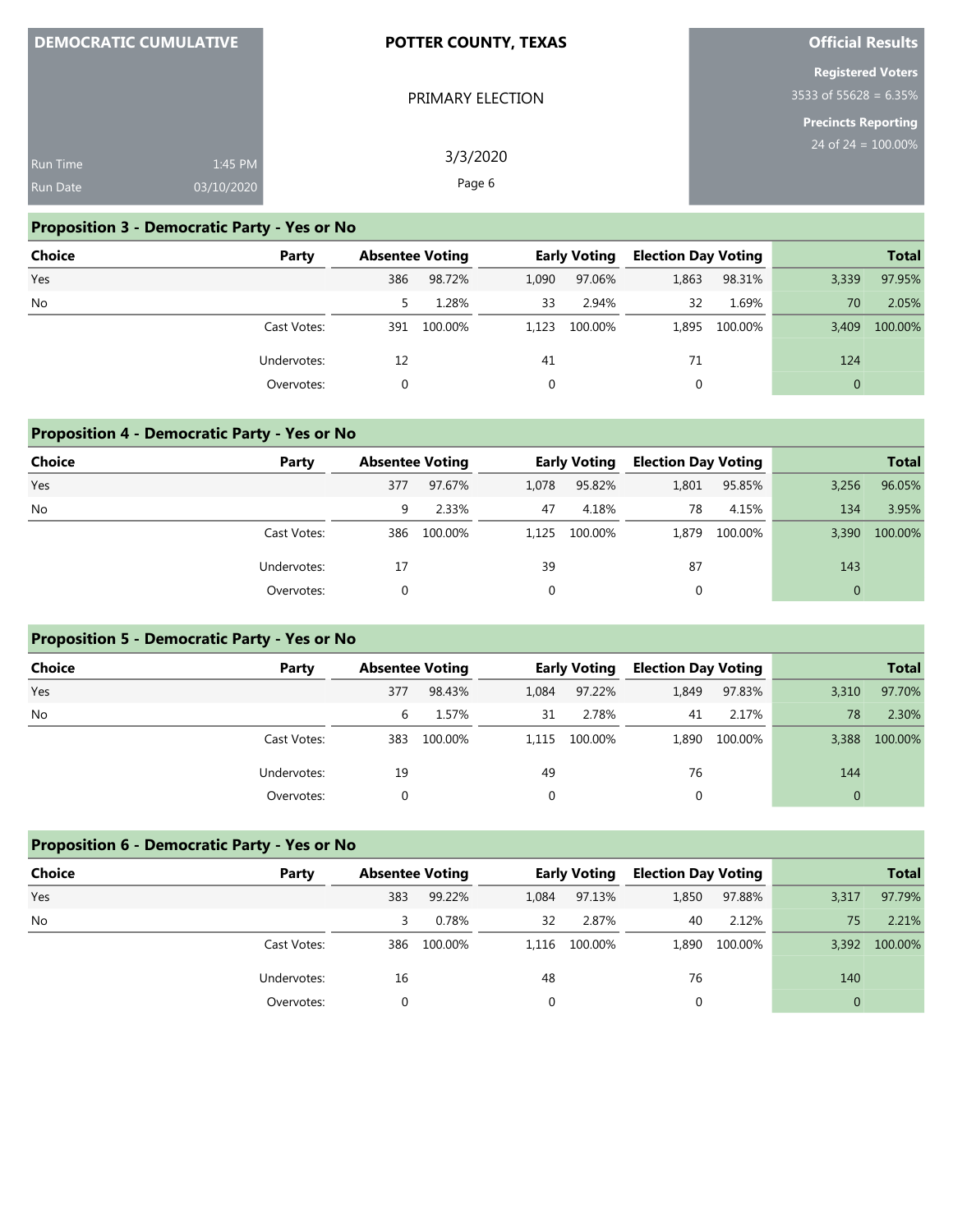|                 | <b>DEMOCRATIC CUMULATIVE</b> | <b>POTTER COUNTY, TEXAS</b> | <b>Official Results</b>  |
|-----------------|------------------------------|-----------------------------|--------------------------|
|                 |                              |                             | <b>Registered Voters</b> |
|                 |                              | PRIMARY ELECTION            | 3533 of 55628 = $6.35\%$ |
|                 |                              |                             | Precincts Reporting      |
| <b>Run Time</b> | 1:45 PM                      | 3/3/2020                    | 24 of $24 = 100.00\%$    |
| <b>Run Date</b> | 03/10/2020                   | Page 7                      |                          |

**POTTER COUNTY, TEXAS**

## **Proposition 7 - Democratic Party - Yes or No**

**DEMOCRATIC CULTURATION** 

| <b>Choice</b> | Party       | <b>Absentee Voting</b> |         |       | <b>Early Voting</b> | <b>Election Day Voting</b> |               |              | <b>Total</b> |
|---------------|-------------|------------------------|---------|-------|---------------------|----------------------------|---------------|--------------|--------------|
| Yes           |             | 370                    | 97.63%  | 1,061 | 94.82%              | 1,809                      | 96.17%        | 3,240        | 95.89%       |
| No            |             | 9                      | 2.37%   | 58    | 5.18%               | 72                         | 3.83%         | 139          | 4.11%        |
|               | Cast Votes: | 379                    | 100.00% | 1.119 | 100.00%             |                            | 1,881 100.00% | 3.379        | 100.00%      |
|               | Undervotes: | 23                     |         | 45    |                     | 85                         |               | 153          |              |
|               | Overvotes:  |                        |         |       |                     |                            |               | $\mathbf{0}$ |              |

#### **Proposition 8 - Democratic Party - Yes or No**

| <b>Choice</b> | Party       | <b>Absentee Voting</b> |         |          | <b>Early Voting</b> | <b>Election Day Voting</b> |         |          | <b>Total</b> |
|---------------|-------------|------------------------|---------|----------|---------------------|----------------------------|---------|----------|--------------|
| Yes           |             | 385                    | 98.72%  | 1,072    | 96.66%              | 1,818                      | 96.70%  | 3,275    | 96.92%       |
| No            |             |                        | 1.28%   | 37       | 3.34%               | 62                         | 3.30%   | 104      | 3.08%        |
|               | Cast Votes: | 390                    | 100.00% | 1.109    | 100.00%             | 1,880                      | 100.00% | 3,379    | 100.00%      |
|               | Undervotes: | 12                     |         | 55       |                     | 86                         |         | 153      |              |
|               | Overvotes:  |                        |         | $\Omega$ |                     | 0                          |         | $\Omega$ |              |

#### **Proposition 9 - Democratic Party - Yes or No**

| Choice    | Party       | <b>Absentee Voting</b> |         |          | <b>Early Voting</b> | <b>Election Day Voting</b> |               |              | <b>Total</b> |
|-----------|-------------|------------------------|---------|----------|---------------------|----------------------------|---------------|--------------|--------------|
| Yes       |             | 385                    | 99.23%  | 1,082    | 97.39%              | 1,843                      | 98.24%        | 3,310        | 98.07%       |
| <b>No</b> |             | 3                      | 0.77%   | 29       | 2.61%               | 33                         | 1.76%         | 65           | 1.93%        |
|           | Cast Votes: | 388                    | 100.00% | 1.111    | 100.00%             |                            | 1,876 100.00% | 3,375        | 100.00%      |
|           | Undervotes: | 14                     |         | 53       |                     | 90                         |               | 157          |              |
|           | Overvotes:  |                        |         | $\Omega$ |                     | 0                          |               | $\mathbf{0}$ |              |

# **Proposition 10 - Democratic Party - Yes or No Choice Party Absentee Voting Early Voting Election Day Voting Total** Yes 376 97.41% 1,075 96.07% 1,811 96.64% 3,262 96.54% No 10 2.59% 44 3.93% 63 3.36% 117 3.46% Cast Votes: 386 100.00% 1,119 100.00% 1,874 100.00% 3,379 100.00% Undervotes: 16 16 45 92 153 Overvotes: 0 0 0 0